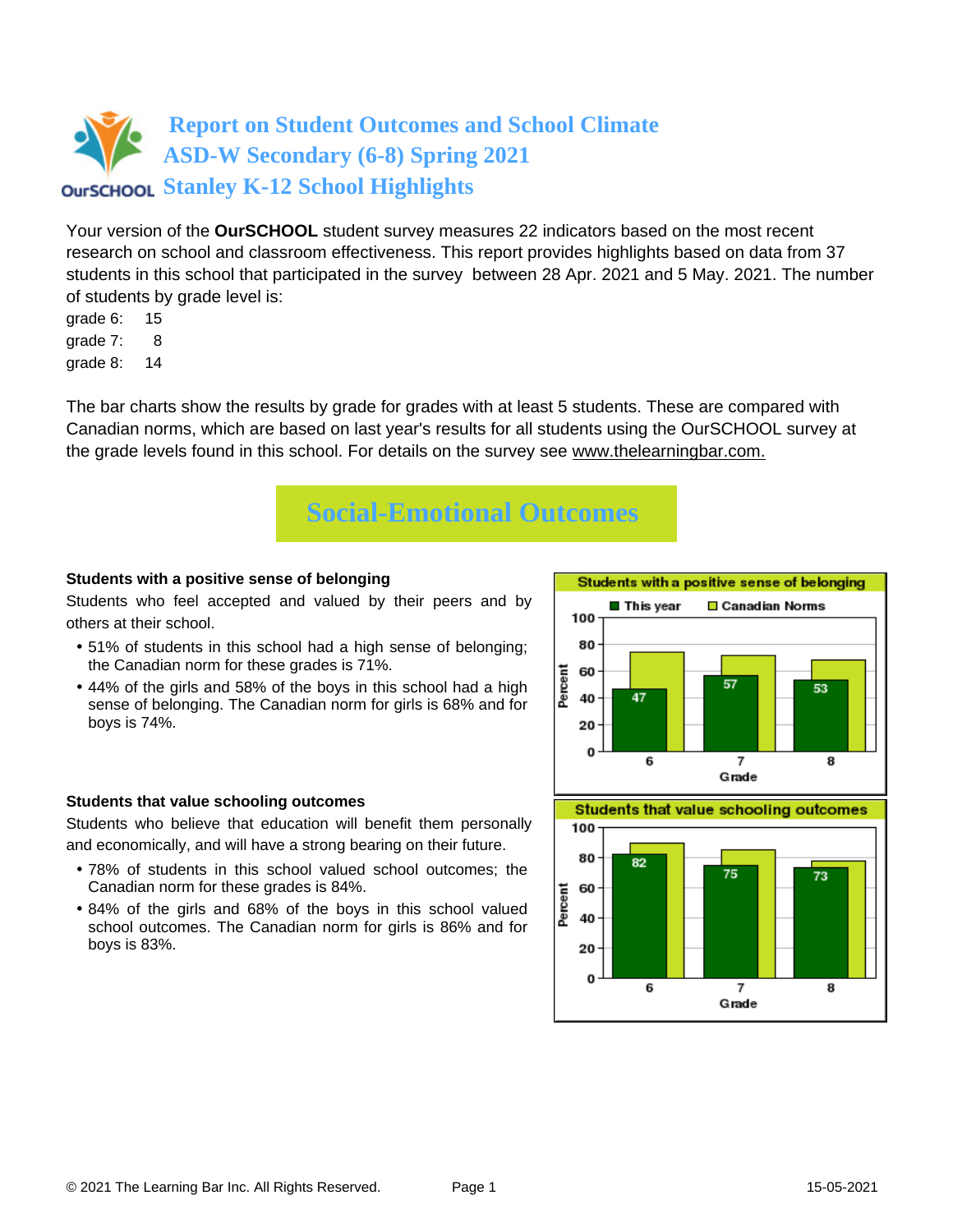# **Social-Emotional Outcomes**

#### **Students that are regularly truant**

Students who skip classes or miss days at school without a reason, or arrive late for school or classes.

- In this school, the student truancy rate was 17%; the Canadian norm for these grades is 7%
- In this school, the truancy rate for girls was 15% and for boys, 17%. The Canadian norm for girls is 5% and for boys is 8%.



#### **Students with positive behaviour at school**

Students that do not get in trouble at school for disruptive or inappropriate behaviour.

- In this school, 68% of students had positive behaviour; the Canadian norm for these grades is 93%.
- 80% of the girls and 58% of the boys in this school with positive student behaviour at school. The Canadian norm for girls is 97% and for boys is 89%.

#### **Students who are interested and motivated**

Students who are interested and motivated in their learning.

- 45% of students in this school were interested and motivated; the Canadian norm for these grades is 51%.
- 53% of the girls and 32% of the boys in this school were interested and motivated. The Canadian norm for girls is 52% and for boys is 50%.



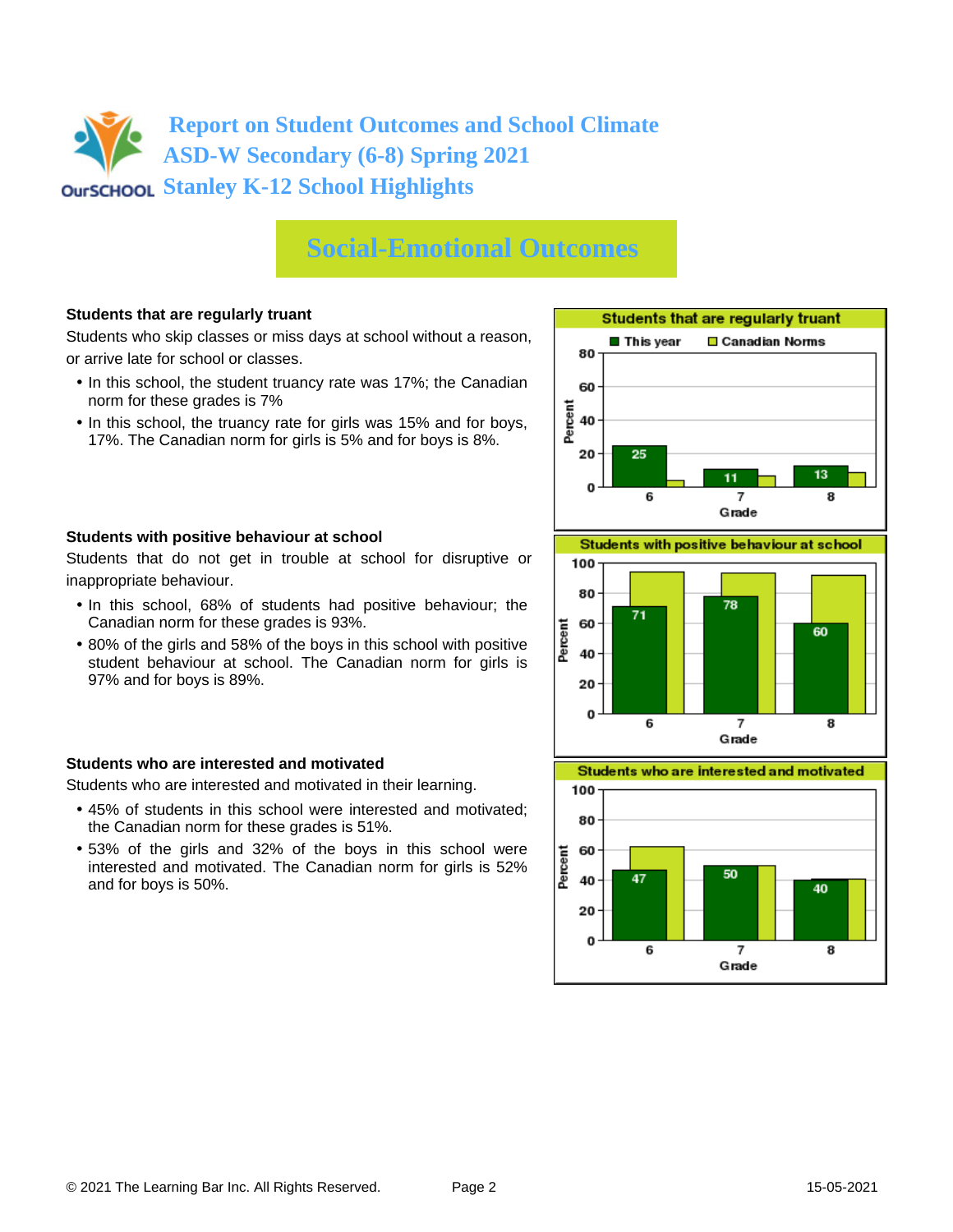## **Social-Emotional Outcomes**

## **Effort**

Students who try hard to succeed in their learning.

- 60% of students in this school tried hard to succeed; the Canadian norm for these grades is 78%.
- 68% of the girls and 47% of the boys in this school tried hard to succeed. The Canadian norm for girls is 79% and for boys is 77%.



#### **Students with moderate or high levels of anxiety**

Students who have intense feelings of fear, intense anxiety, or worry about particular events or social situations.

- 38% of students in this school had moderate to high levels of anxiety; the Canadian norm for these grades is 23%.
- 50% of the girls and 26% of the boys in this school had moderate to high levels of anxiety. The Canadian norm for girls is 29% and for boys is 16%.

#### **Students with moderate or high levels of depression**

Students who have prolonged periods when they feel sad, discouraged, and inadequate.

- 38% of students in this school had moderate to high levels of depression; the Canadian norm for these grades is 18%.
- 39% of the girls and 32% of the boys in this school had moderate to high levels of depression. The Canadian norm for girls is 23% and for boys is 14%.

Students with moderate or high levels of anxiety



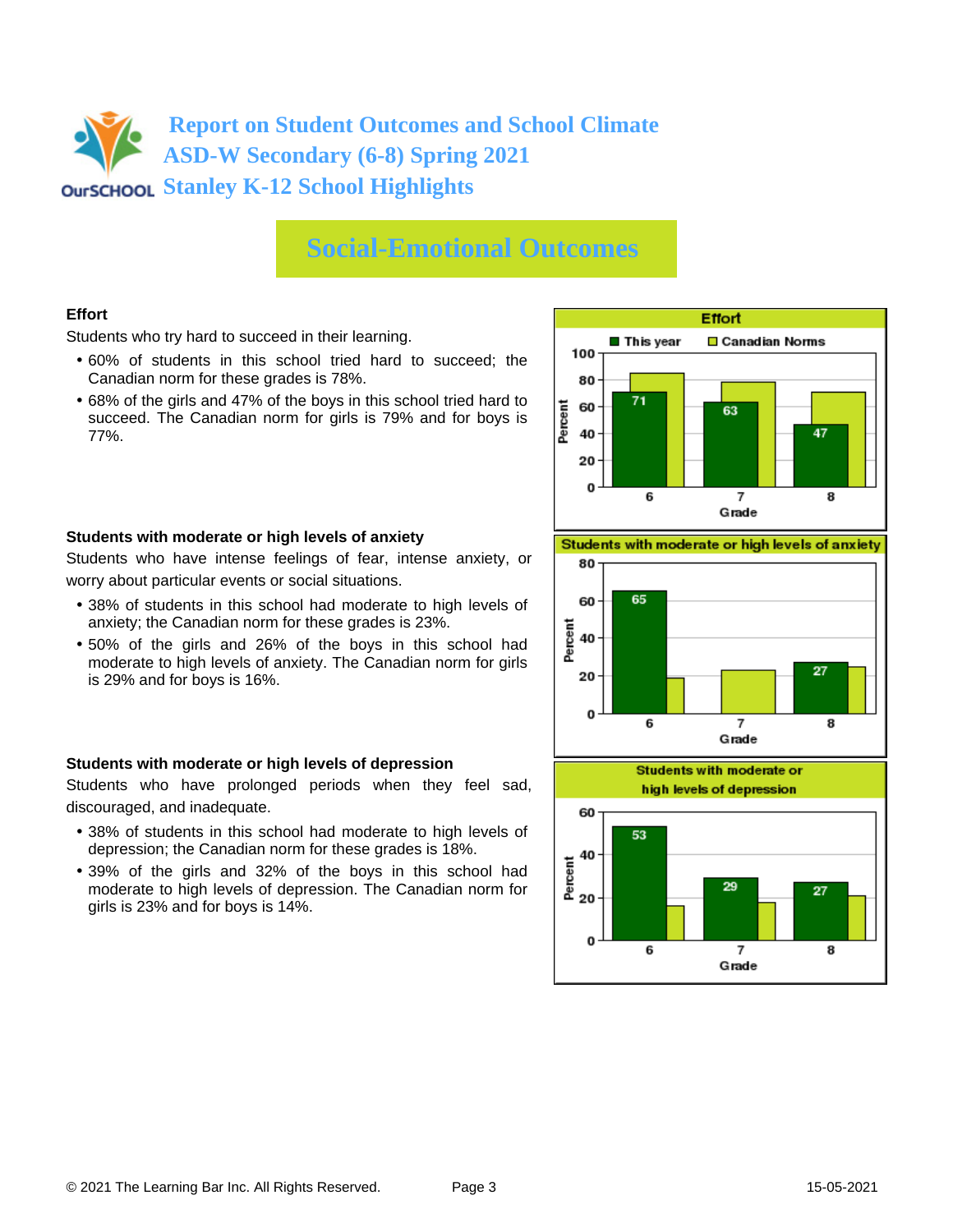# **Social-Emotional Outcomes**

## **Life Satisfaction**

Students who are satisfied with the overall quality of their lives.

- 66% of students in this school had positive life satisfaction.
- 67% of the girls and 73% of the boys in this school had positive life satisfaction.

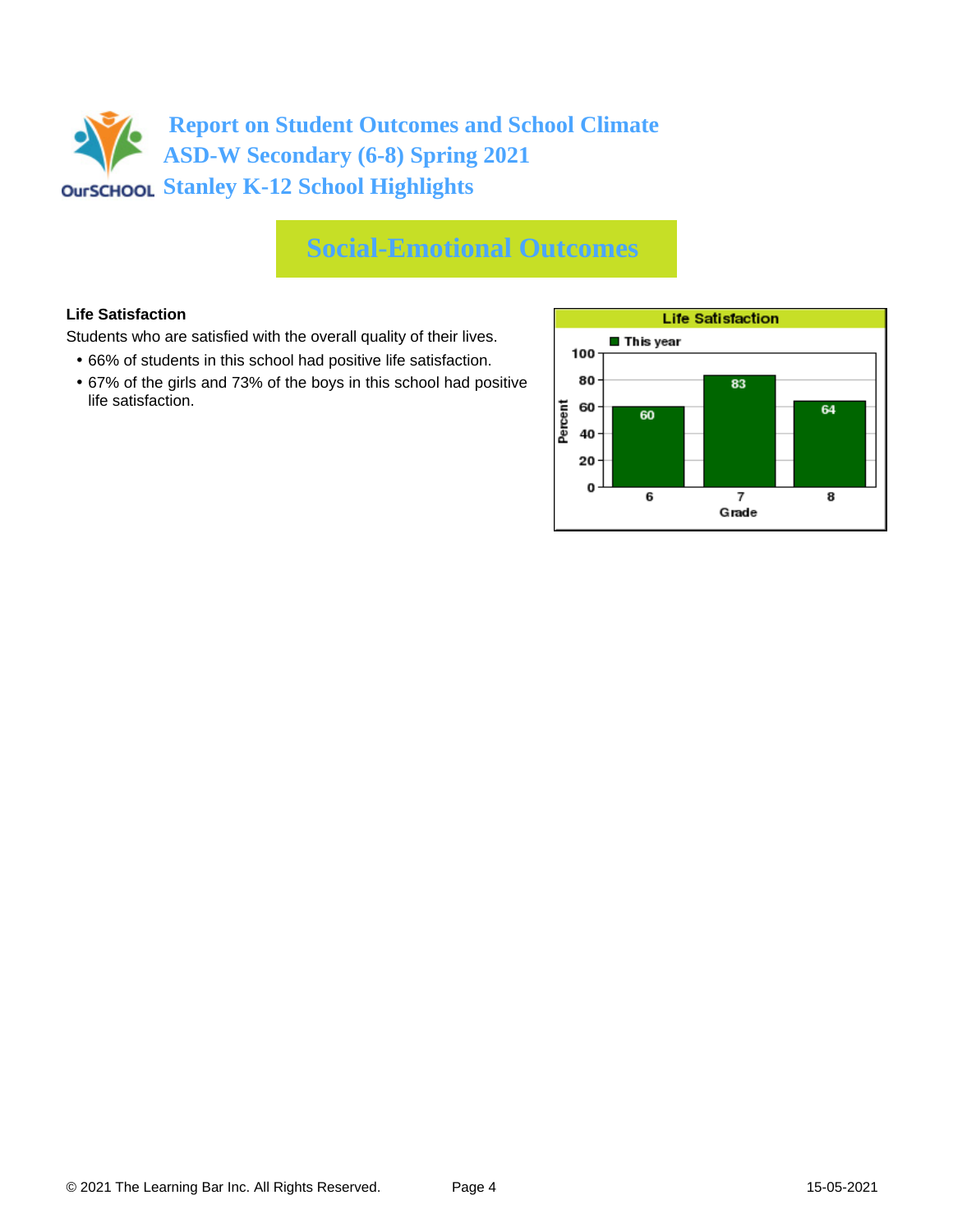# **DRIVERS of Student Outcomes**

## **Effective learning time**

Important concepts are taught well, class time is used efficiently, and homework and evaluations support course objectives.

- In this school, students rated effective classroom learning time 7.2 out of 10; the Canadian norm for these grades is 7.4.
- In this school, effective classroom learning time was rated 7.1 out of 10 by girls and 7.1 out of 10 by boys. The Canadian norm for girls is 7.4 and for boys is 7.4.



## **Rigor**

Students who find the classroom instruction is well-organized, with a clear purpose, and with immediate and appropriate feedback that helps them learn.

- In this school, students rated rigor 6.8 out of 10; the Canadian norm for these grades is 7.1.
- In this school, rigor was rated 6.6 out of 10 by girls and 6.8 out of 10 by boys. The Canadian norm for girls is 7.1 and for boys is 7.

## **Bullying, exclusion, and harassment**

Students who are subjected to physical, social, or verbal bullying, or are bullied over the internet.

- 37% of students in this school were victims of moderate to severe bullying in the previous month; the Canadian norm for these grades is 23%.
- 44% of the girls and 28% of the boys in this school were victims of moderate to severe bullying in the previous month. The Canadian norm for girls is 22% and for boys is 24%.



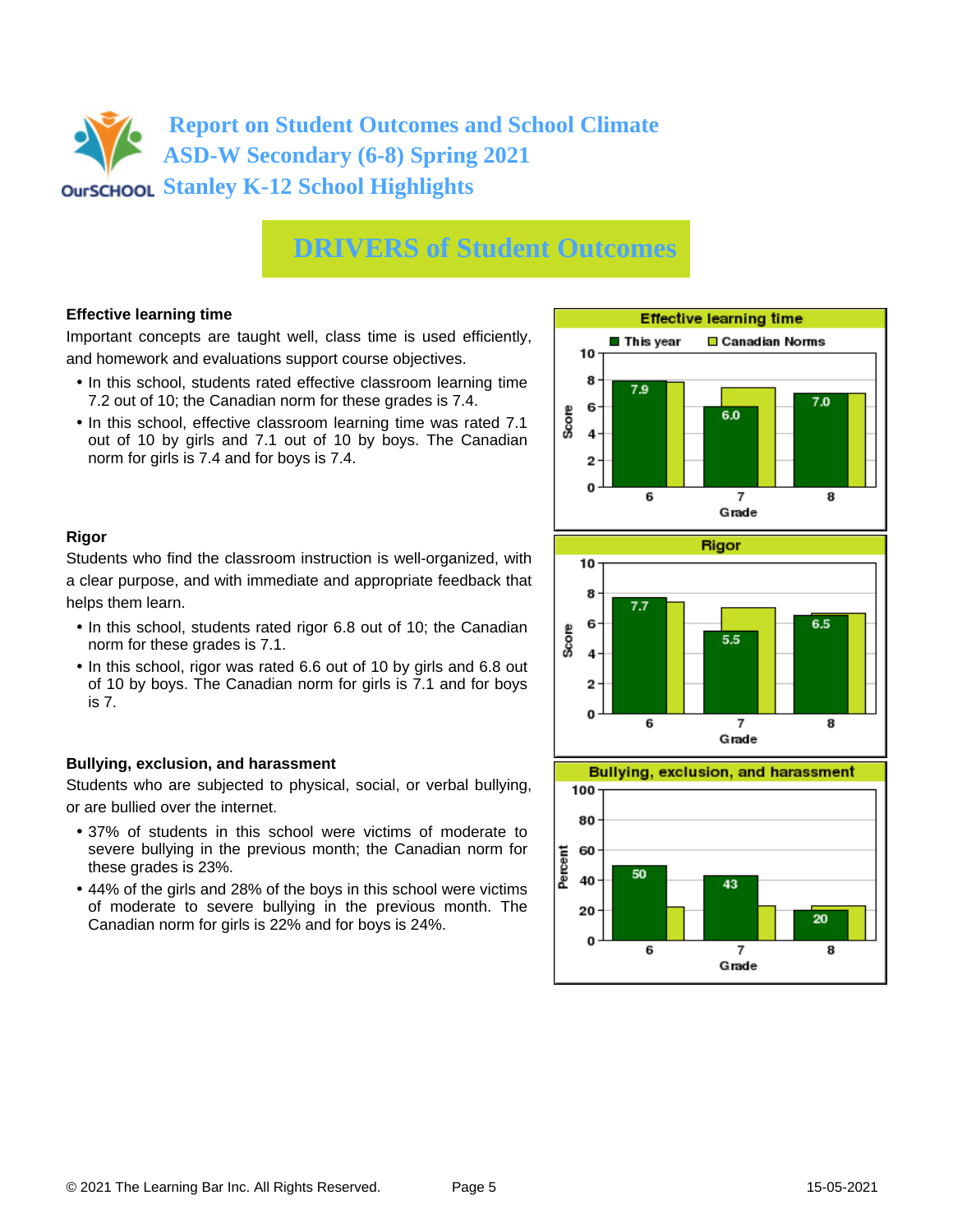

## **DRIVERS of Student Outcomes**

#### **Feel safe attending this school**

Students who feel safe at school as well as going to and from school.

- 53% of students felt safe attending the school; the Canadian norm for these grades is 65%.
- 75% of the girls and 37% of the boys felt safe attending the school. The Canadian norm for girls is 65% and for boys is 65%.

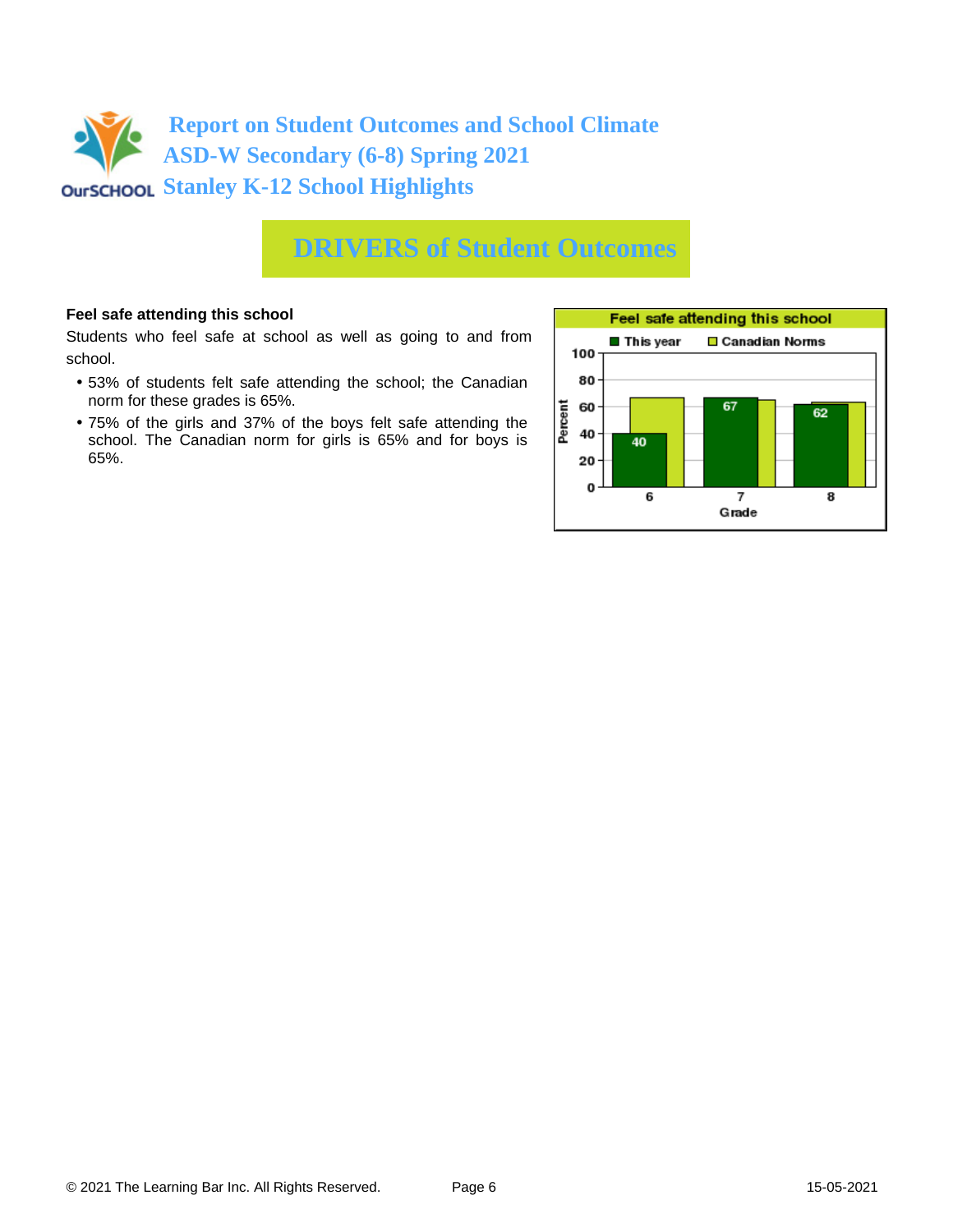# **Demographic Factors**

## **Language spoken at home**

Students are asked to indicate the language they speak most often at home.

- 98% of students in this school speak English at home.
- 0% of students in this school speak French at home.
- 2% of students in this school speak other languages at home.
- 0% of students in this school speak English and French at home.
- 0% of students in this school speak English and another languages at home.
- 0% of students in this school speak French and another languages at home.

#### **Grade repetition**

Students who have repeated one or more grades at school since kindergarten.

- 3.1% of students in this school have repeated a grade at school.
- 0% of the girls and 6.7% of the boys in this school have repeated a grade at school.

## **Time student has lived in Canada**

Students who were born in Canada.

- 97% of students in this school were born in Canada.
- 100% of the girls and 94% of the boys in this school were born in Canada.



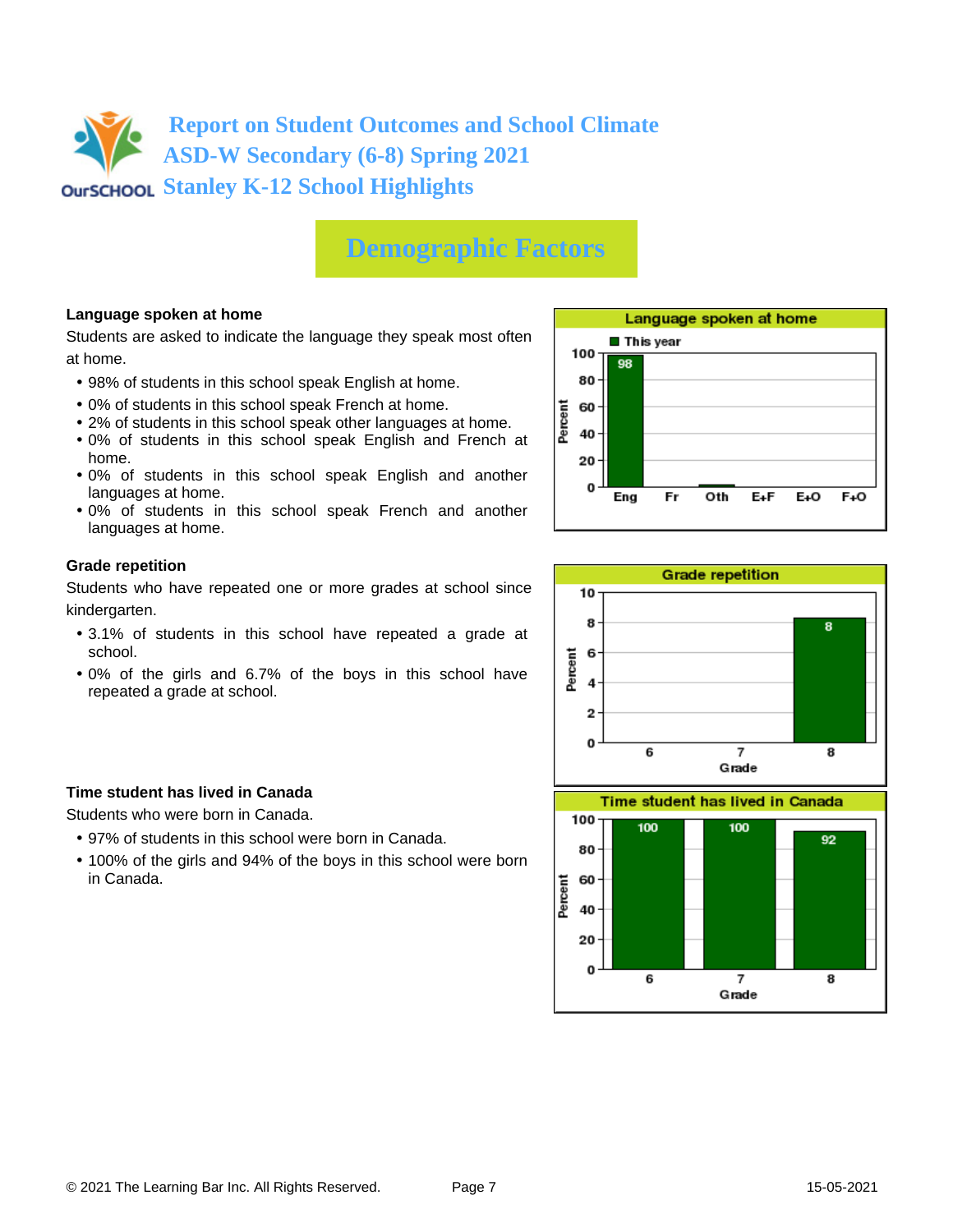# **Demographic Factors**

## **Indigenous Status**

Students who identified as Indigenous, that is, First Nations, Métis, or Inuk.

- 7% of students in this school identified as Indigenous.
- 8% of the girls and 7% of the boys in this school identified as Indigenous.



Program

Moved

## **Disability**

**Change school**

moved.

The percentage of students that have a Disability that limits their participation in school activities and learning.

• 28% of students in this school have a disability.

Students who have changed schools for reasons below.

advantage of a different program.

were expelled from their old school.

• 27% of the girls and 27% of the boys in this school have a disability.

• 24.2% of students in this school changed school because they

• 12.9% of students in this school changed school to take

• 12.9% of students in this school changed school because they

Expelled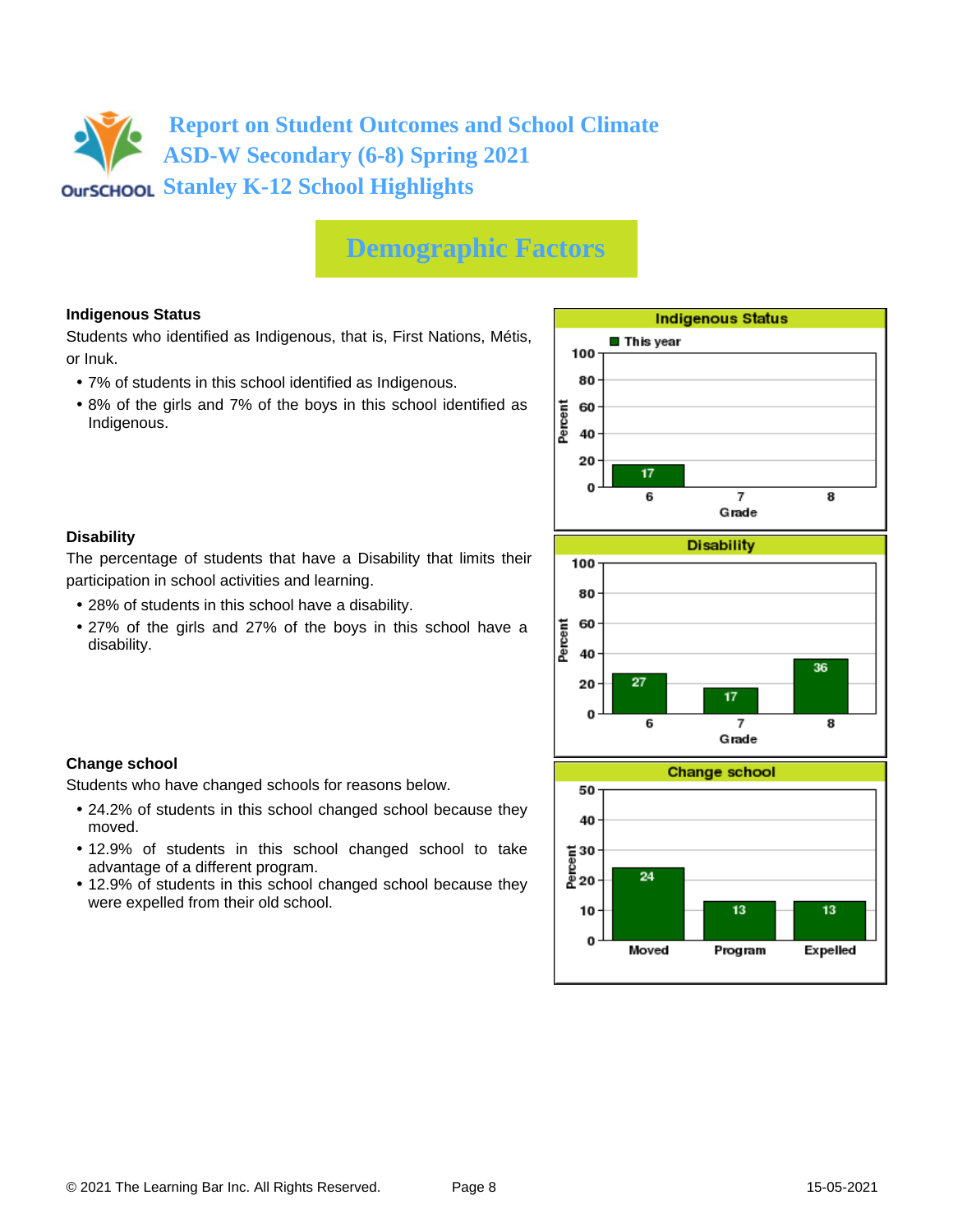

# **Demographic Factors**

#### **Instructional Environment**

The percentage of students learning at home, at school, or a combination of both.

• 79% of students in this school are learning at school. 7% of students in this school are learning at home. 14% of students in this school are learning both at school and at home.

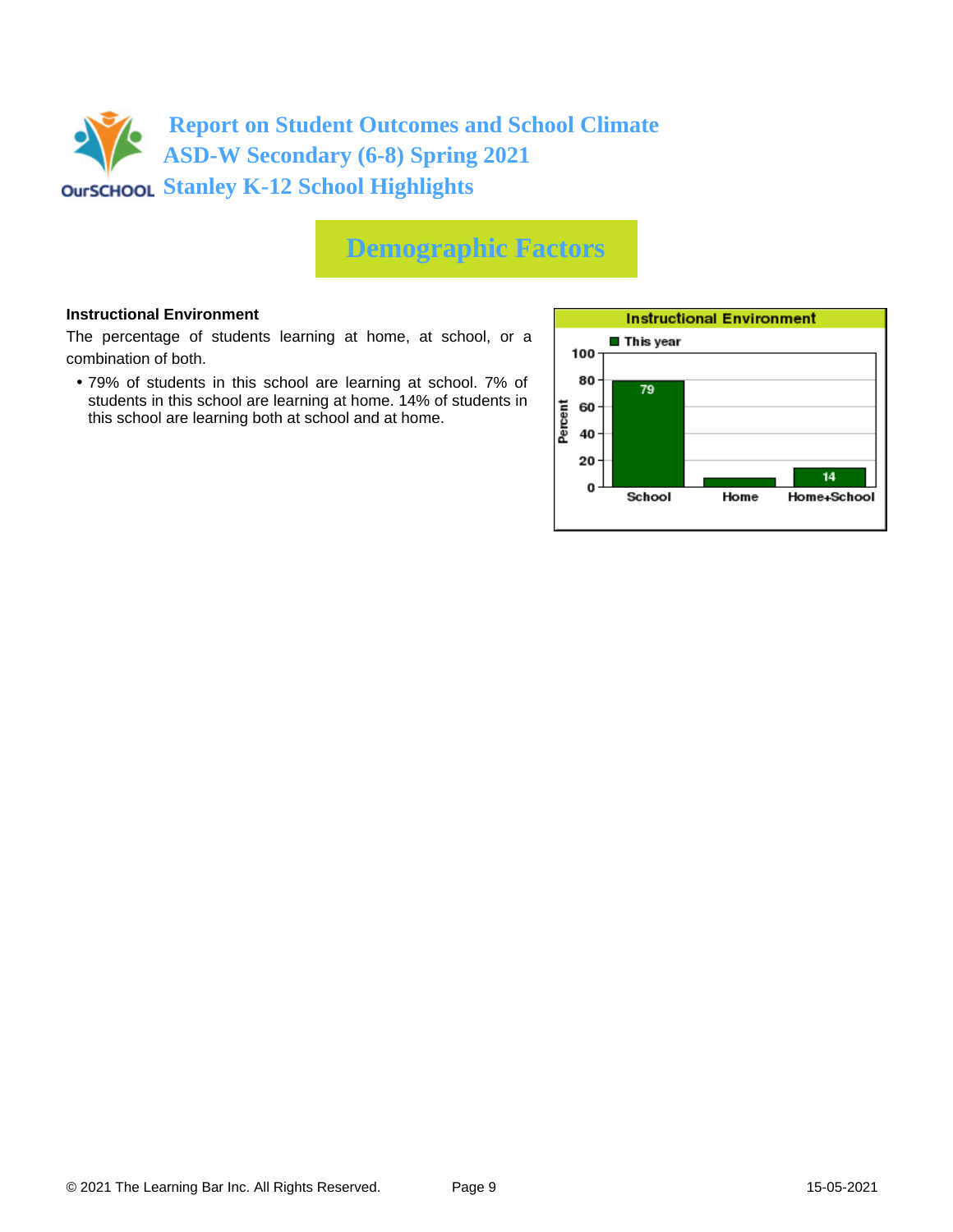

**Custom Measure**

#### **% Enrolled in FSL (NB EECD)**

Enrolled in FSL - NB EECD Custom Question

The percentage of students that indicated they were enrolled in French Immersion.

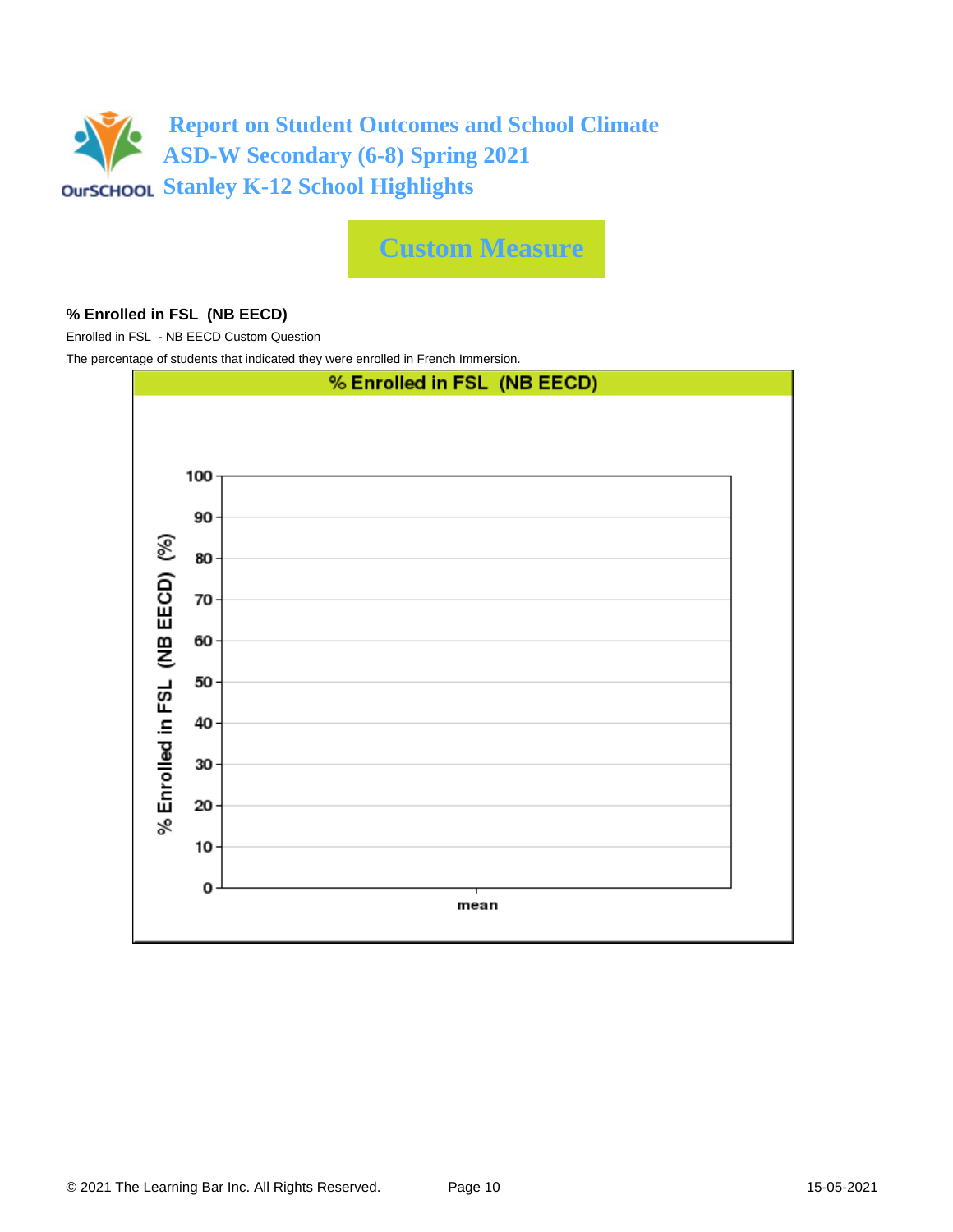

# **Multiple Choice Question**

**Students were asked: "Do you identify as a member of the LGBTQI2S (Lesbian, Gay, Bisexual, Transgender, Queer, Intersex, and Two-Spirited) community?"**

**- Yes (Yes)**

- **No (No)**
- **I prefer not to answer (NA)**

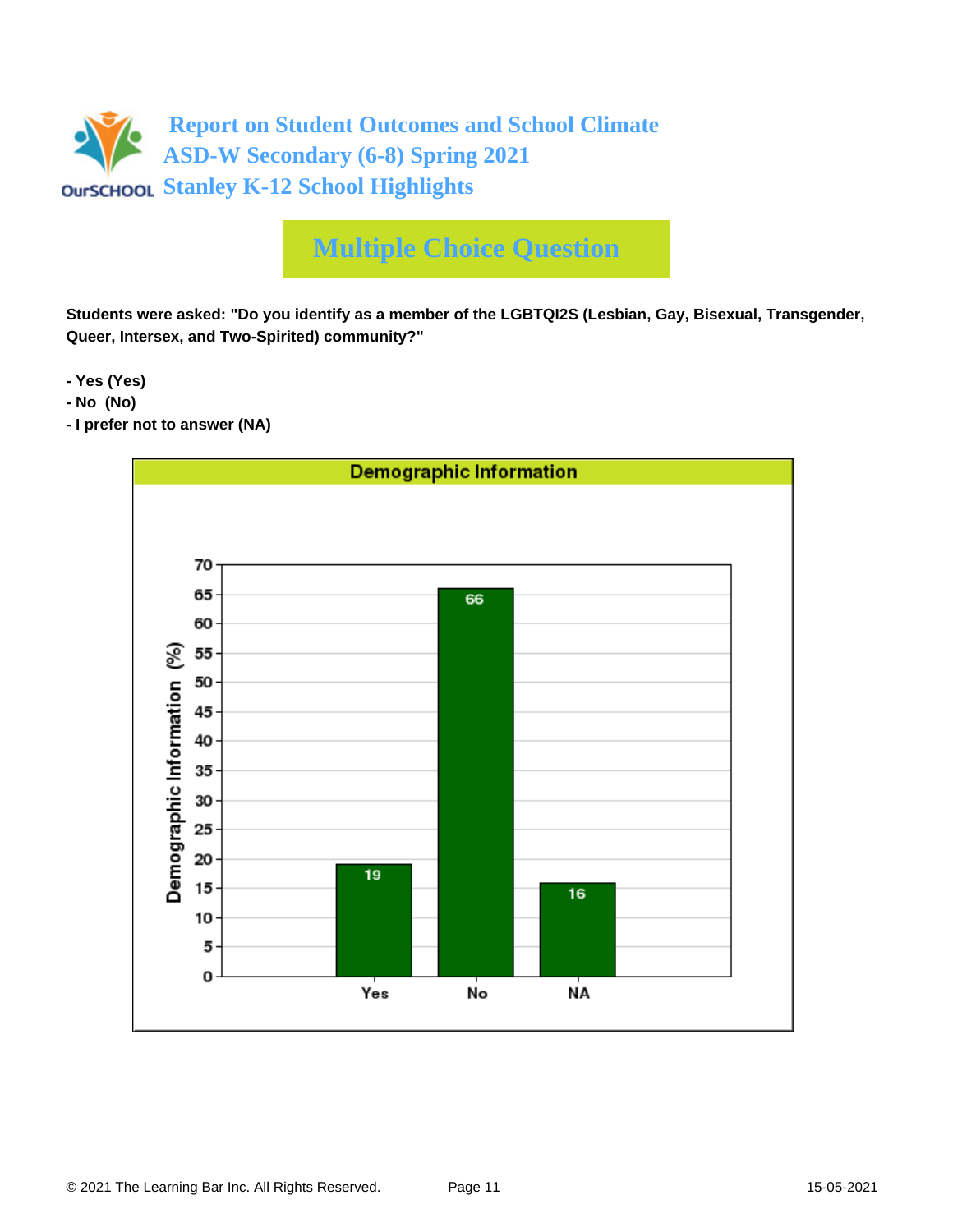

# **Multiple Choice Question**

**Students were asked: "My Teacher gives me feedback and helps me set goals for my learning."**

- **Never or Hardly Ever (Never)**
- **About Once a Week (Once)**
- **About 2-3 Times a Week (2to3)**
- **Almost Every Day (Almos)**
- **Every Day (Daily)**